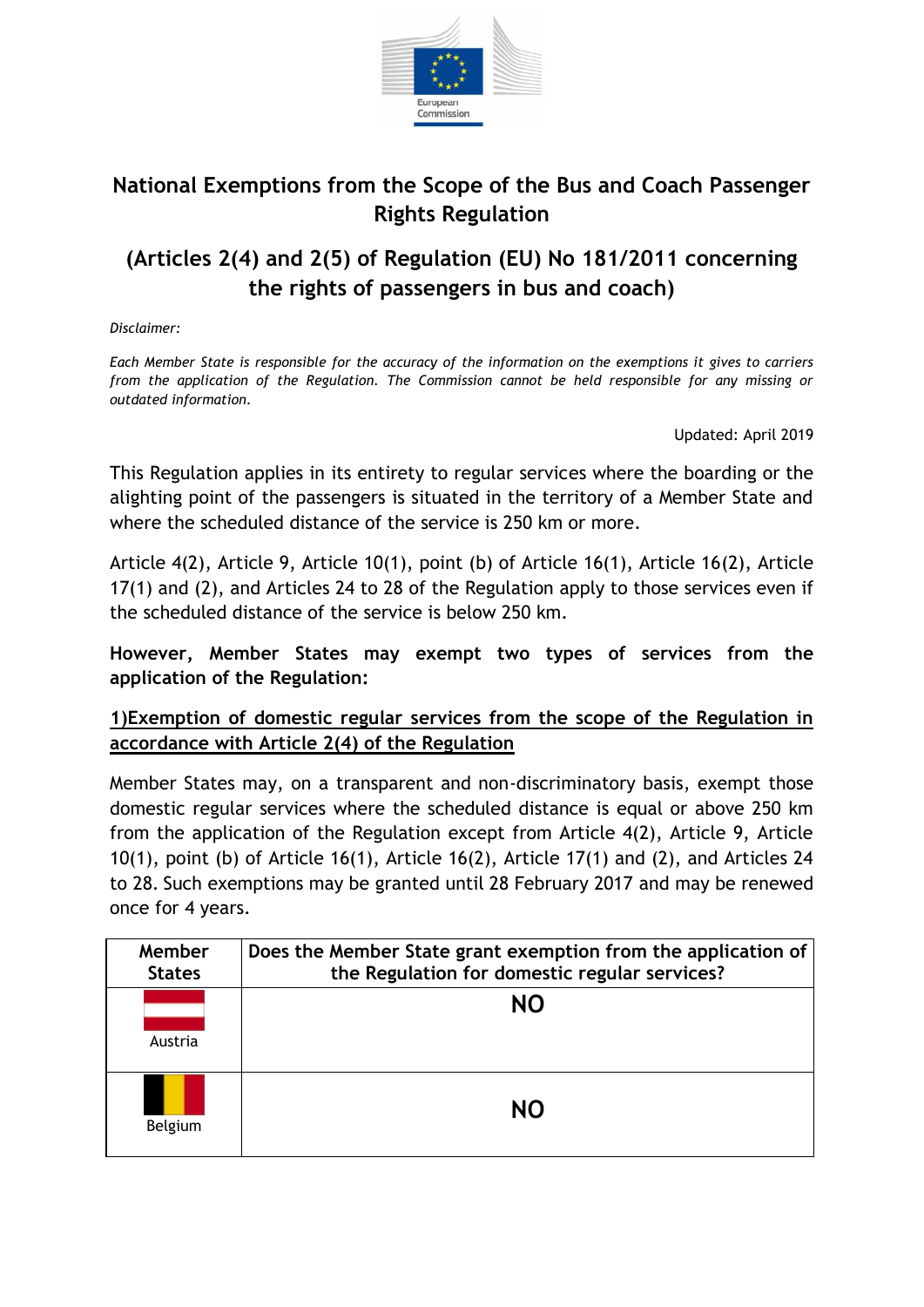

| Member<br><b>States</b> | Does the Member State grant exemption from the application of<br>the Regulation for domestic regular services?                                                                                                                                                                                              |
|-------------------------|-------------------------------------------------------------------------------------------------------------------------------------------------------------------------------------------------------------------------------------------------------------------------------------------------------------|
| <b>Bulgaria</b>         | <b>NO</b>                                                                                                                                                                                                                                                                                                   |
| to the<br>Croatia       | <b>YES</b>                                                                                                                                                                                                                                                                                                  |
| Cyprus                  | Not applicable<br>[Cyprus has only domestic regular services where the scheduled distance of the<br>service is below 250 km, therefore only Article 4(2), Article 9, Article 10(1),<br>point (b) of Article 16(1), Article 16(2), Article 17(1) and (2), and Articles 24 to<br>28, of the Regulation apply] |
| Czech Republic          | <b>NO</b>                                                                                                                                                                                                                                                                                                   |
| <b>Denmark</b>          | <b>NO</b>                                                                                                                                                                                                                                                                                                   |
| Estonia                 | <b>YES</b>                                                                                                                                                                                                                                                                                                  |
| Finland                 | <b>NO</b>                                                                                                                                                                                                                                                                                                   |
| France                  | <b>NO</b>                                                                                                                                                                                                                                                                                                   |
| Germany                 | <b>NO</b>                                                                                                                                                                                                                                                                                                   |
| Greece                  | <b>NO</b>                                                                                                                                                                                                                                                                                                   |
|                         | <b>YES</b>                                                                                                                                                                                                                                                                                                  |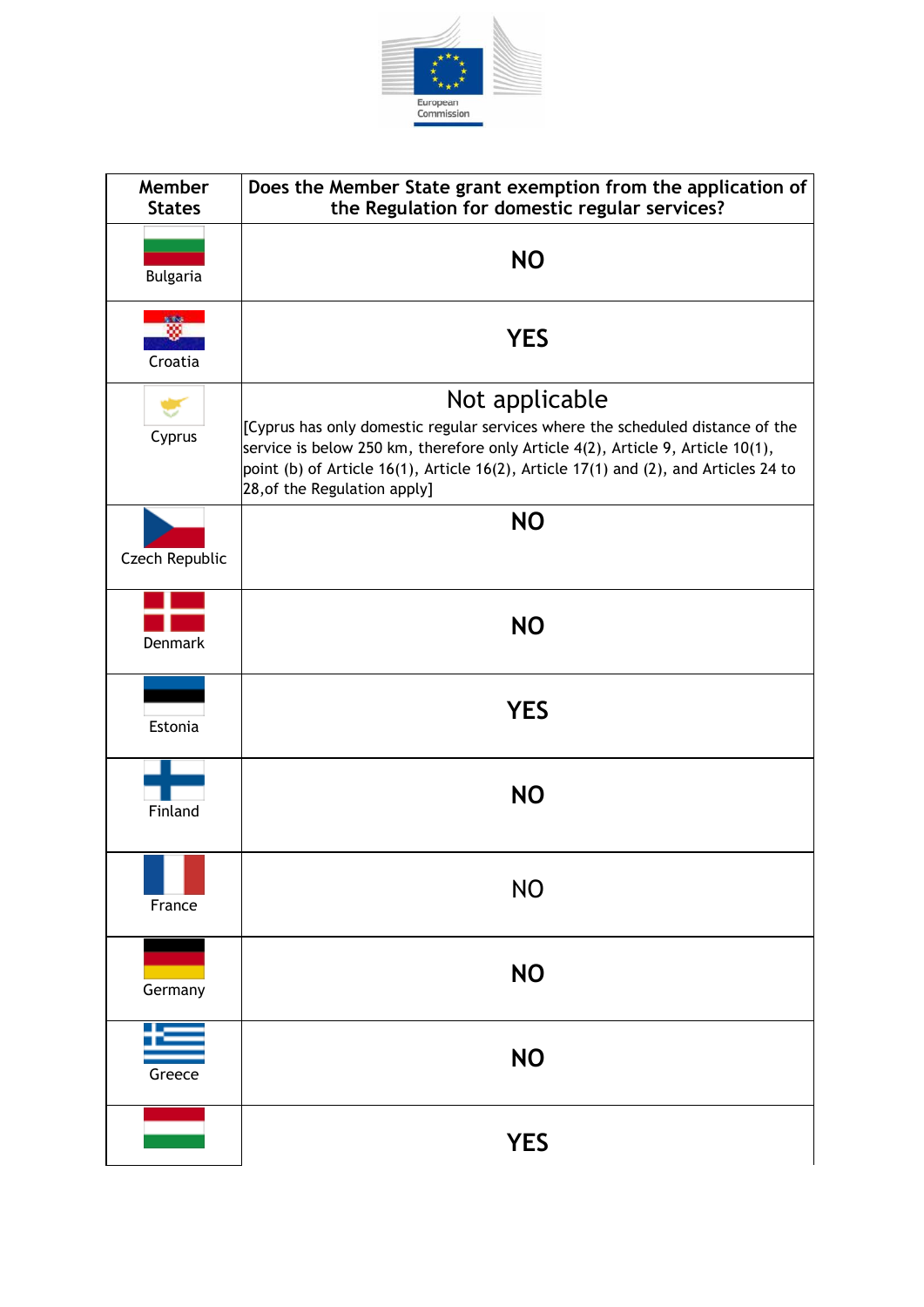

| Member<br><b>States</b> | Does the Member State grant exemption from the application of<br>the Regulation for domestic regular services?                                                                                                                                                                                                  |
|-------------------------|-----------------------------------------------------------------------------------------------------------------------------------------------------------------------------------------------------------------------------------------------------------------------------------------------------------------|
| Hungary                 |                                                                                                                                                                                                                                                                                                                 |
| Ireland                 | <b>NO</b>                                                                                                                                                                                                                                                                                                       |
| Italy                   | <b>NO</b>                                                                                                                                                                                                                                                                                                       |
| Latvia                  | <b>YES</b>                                                                                                                                                                                                                                                                                                      |
| Lithuania               | <b>NO</b>                                                                                                                                                                                                                                                                                                       |
| Luxembourg              | Not applicable<br>[Luxembourg has only domestic regular services where the scheduled distance of<br>the service is below 250 km, therefore only Article 4(2), Article 9, Article 10(1),<br>point (b) of Article 16(1), Article 16(2), Article 17(1) and (2), and Articles 24 to<br>28, of the Regulation apply] |
| Malta                   | Not applicable<br>[Malta has only domestic regular services where the scheduled distance of the<br>service is below 250 km, therefore only Article 4(2), Article 9, Article 10(1),<br>point (b) of Article 16(1), Article 16(2), Article 17(1) and (2), and Articles 24 to<br>28, of the Regulation apply]      |
| Netherlands             | <b>NO</b>                                                                                                                                                                                                                                                                                                       |
| Poland                  | <b>NO</b>                                                                                                                                                                                                                                                                                                       |
| Portugal                | <b>YES</b>                                                                                                                                                                                                                                                                                                      |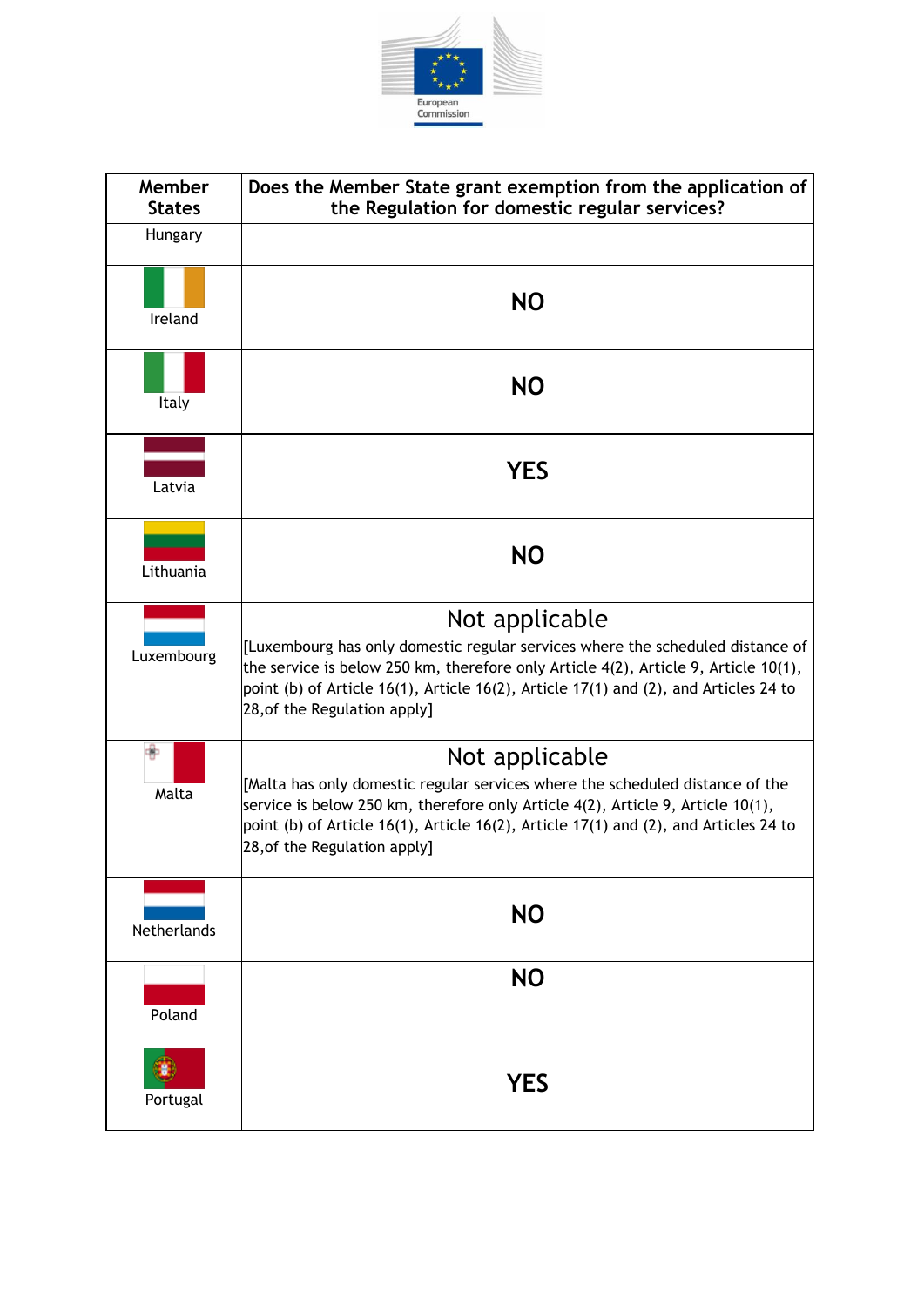

| Member<br><b>States</b>     | Does the Member State grant exemption from the application of<br>the Regulation for domestic regular services? |
|-----------------------------|----------------------------------------------------------------------------------------------------------------|
| Romania                     | <b>NO</b>                                                                                                      |
| 电<br>Slovakia               | <b>YES</b>                                                                                                     |
| Slovenia                    | <b>YES</b>                                                                                                     |
| 癟<br>Spain                  | <b>NO</b>                                                                                                      |
| Sweden                      | <b>NO</b>                                                                                                      |
| ↘☑<br>╱│╲<br>United Kingdom | <b>YES</b>                                                                                                     |
| Iceland                     |                                                                                                                |
| Norway                      |                                                                                                                |
| Switzerland                 |                                                                                                                |

## **2) Exemption of regular services with a significant part of the service (including at least one scheduled stop) is operated outside the European Union**

Member States may on a transparent and non-discriminatory basis, grant an exemption from the application of the entire Regulation in case of regular services where significant part of the service (including at least one scheduled stop) is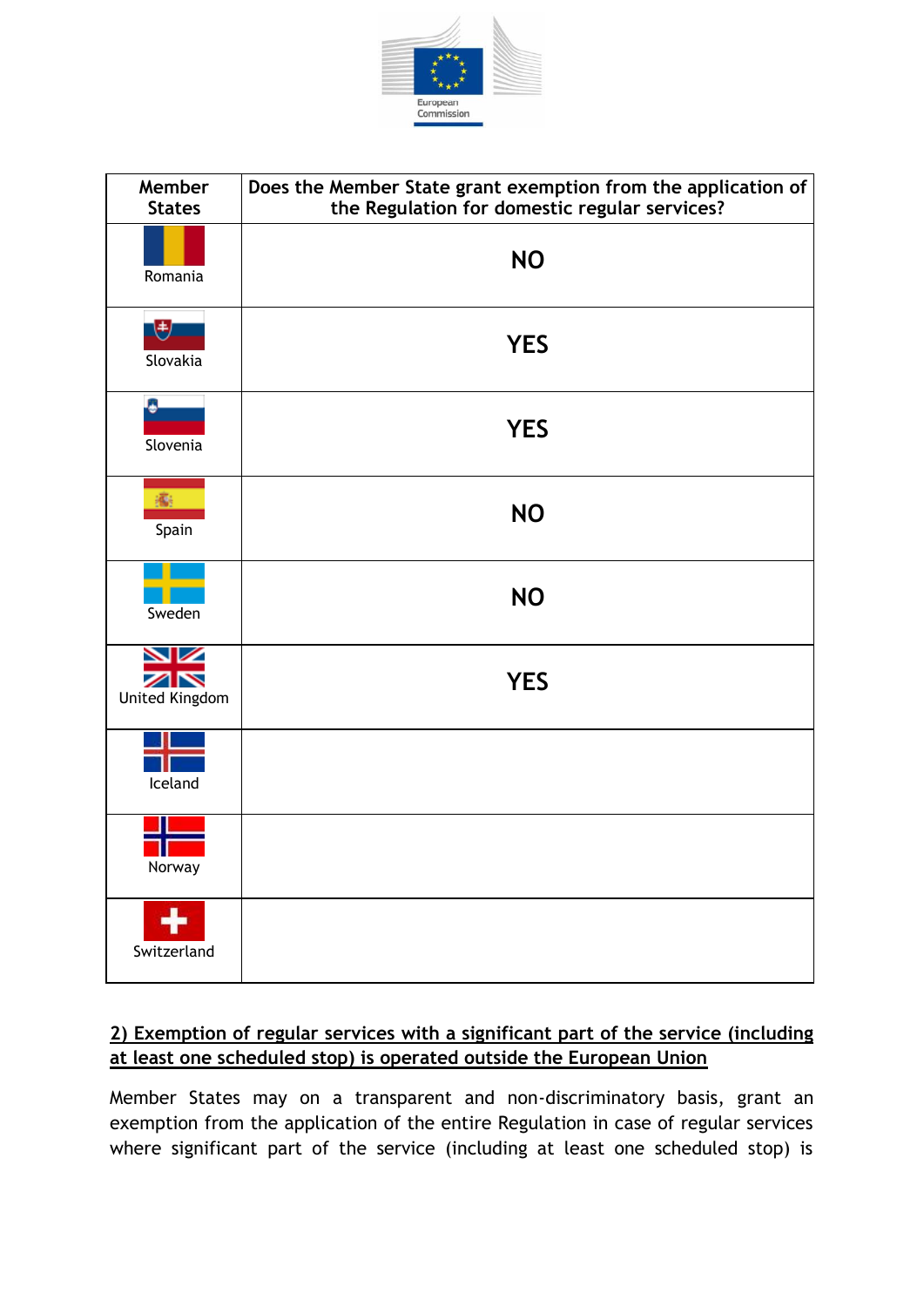

operated outside the European Union. Such exemptions may be granted until 28 February 2017 and may be renewed once for 4 years.

| Member<br><b>States</b> | Does the Member State grant exemption from the application of<br>the Regulation for regular services with a significant part of the<br>service (including at least one scheduled stop) operated outside<br>the European Union? |
|-------------------------|--------------------------------------------------------------------------------------------------------------------------------------------------------------------------------------------------------------------------------|
| Austria                 | <b>NO</b>                                                                                                                                                                                                                      |
| Belgium                 | <b>NO</b>                                                                                                                                                                                                                      |
| <b>Bulgaria</b>         | <b>NO</b>                                                                                                                                                                                                                      |
| V 94<br>₩<br>Croatia    | <b>YES</b>                                                                                                                                                                                                                     |
| Cyprus                  | <b>NO</b>                                                                                                                                                                                                                      |
| Czech Republic          | <b>NO</b>                                                                                                                                                                                                                      |
| Denmark                 | <b>NO</b>                                                                                                                                                                                                                      |
| Estonia                 | <b>YES</b>                                                                                                                                                                                                                     |
| Finland                 | <b>YES</b>                                                                                                                                                                                                                     |
| France                  | <b>NO</b>                                                                                                                                                                                                                      |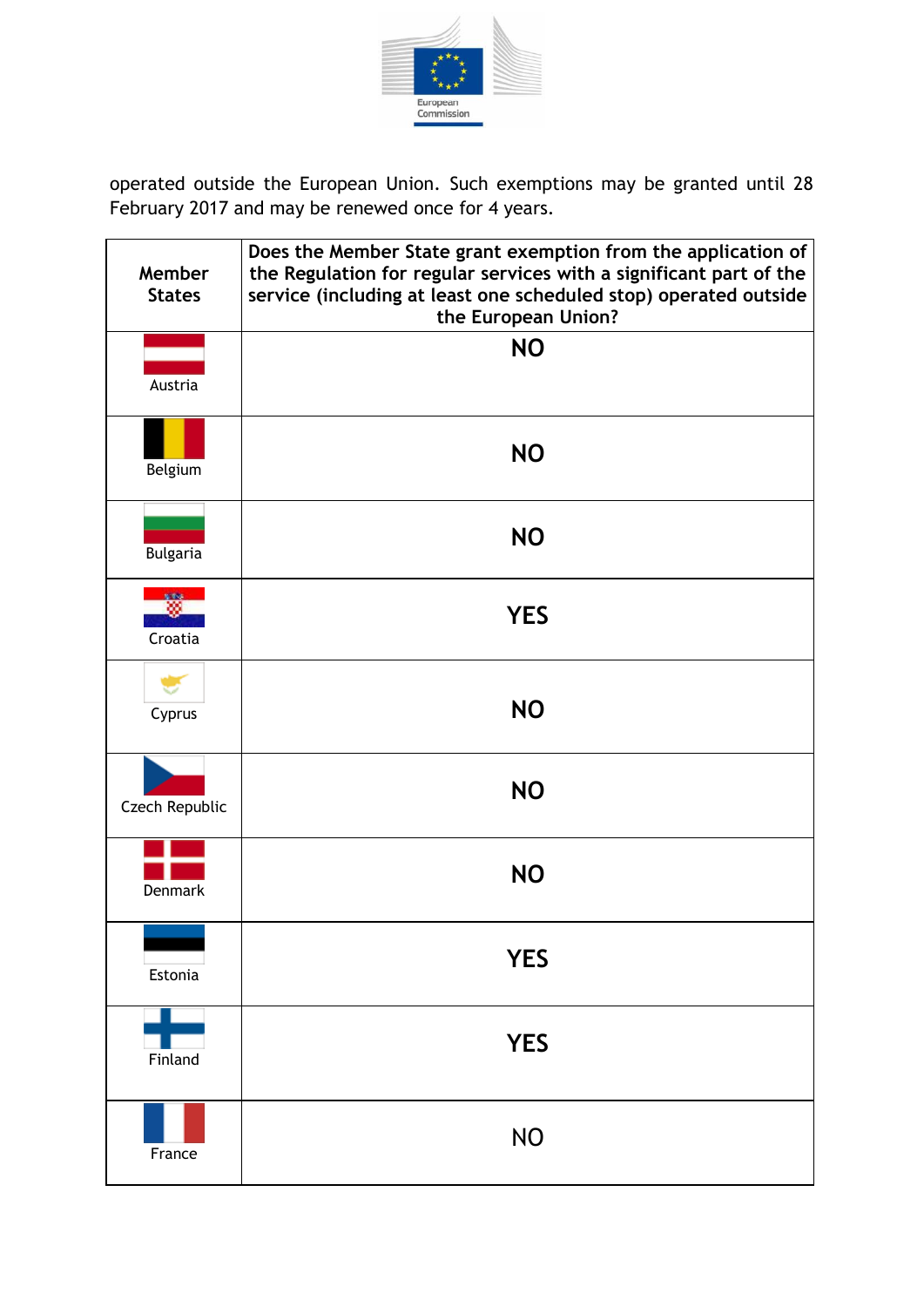

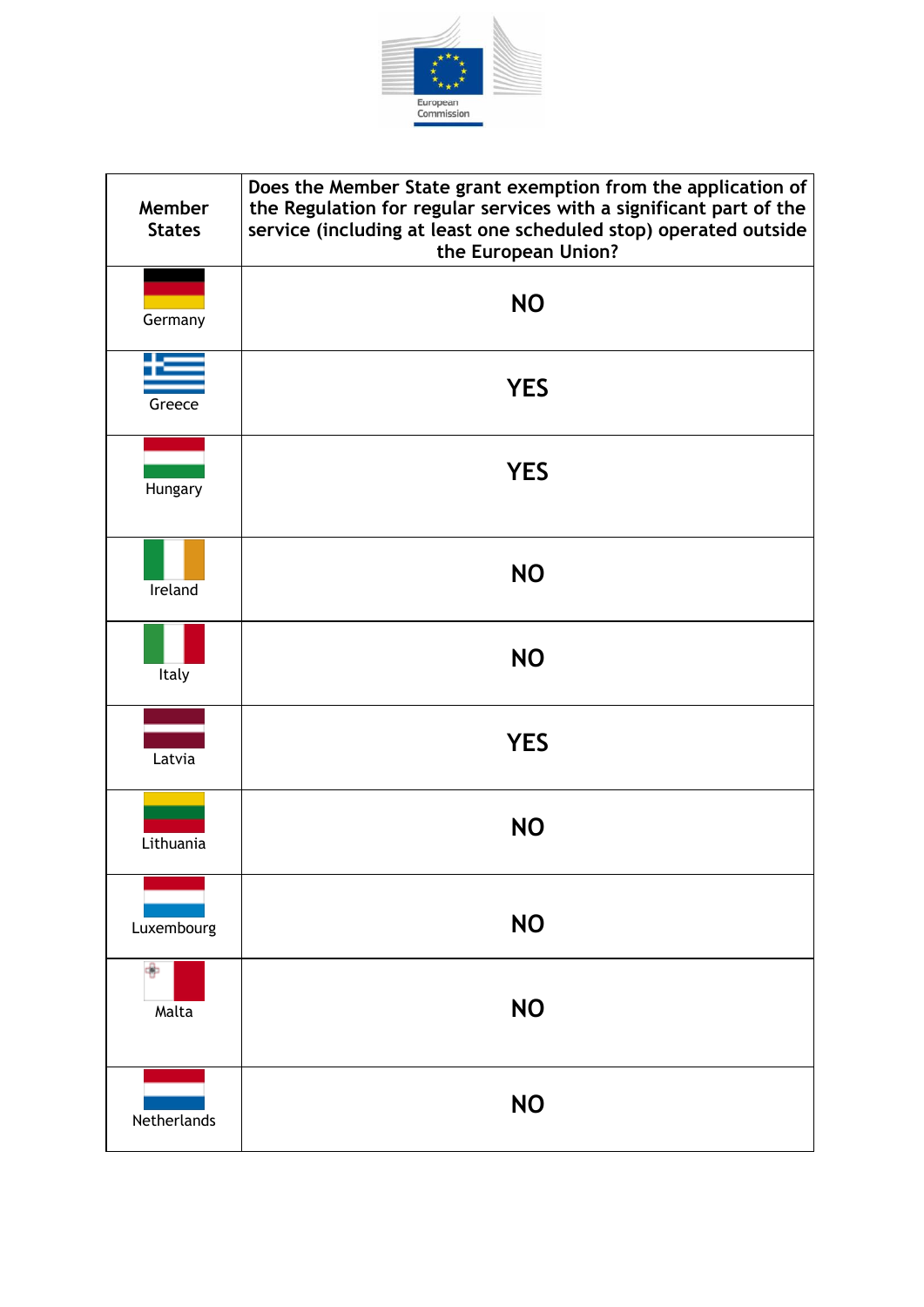